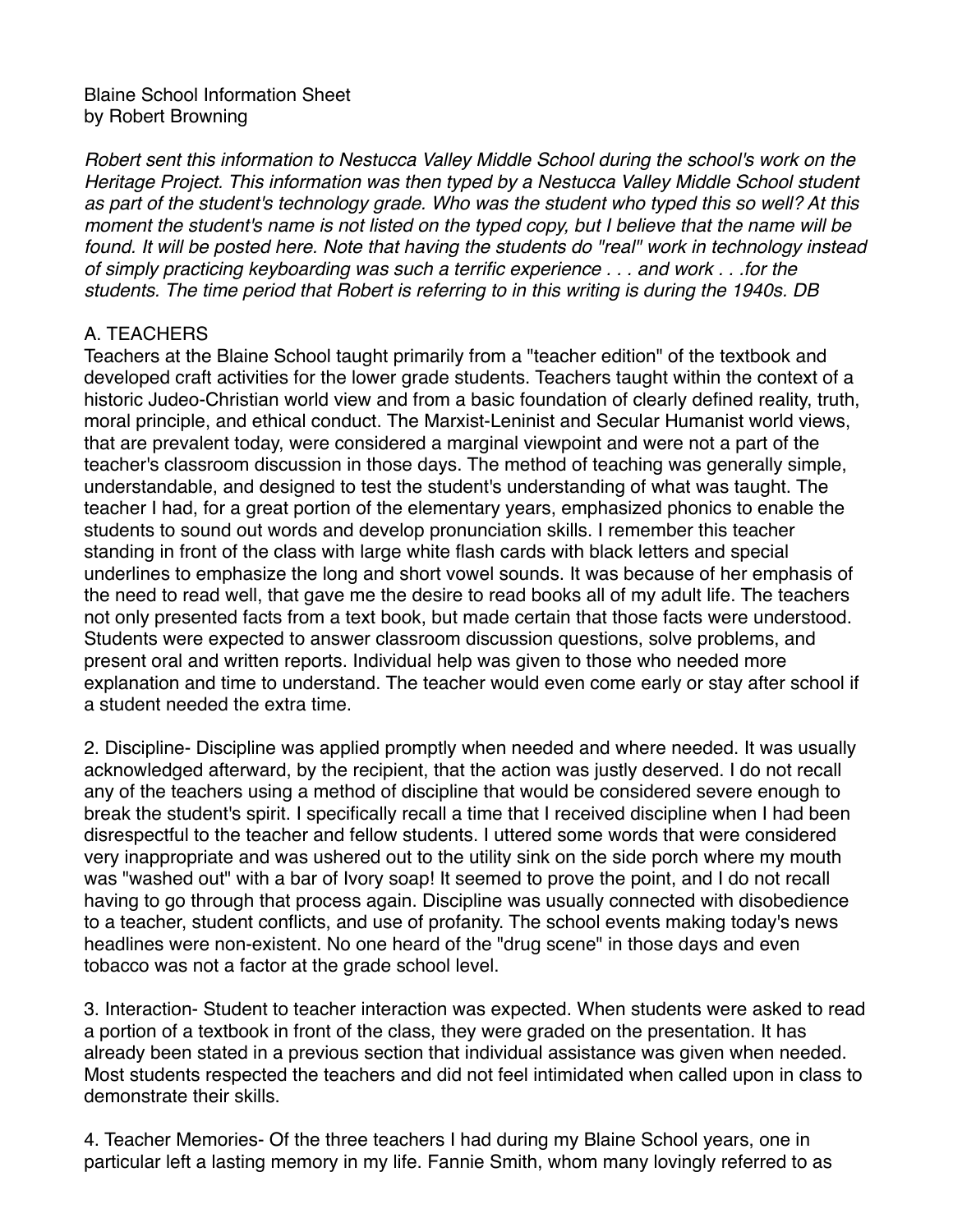"Auntie Fannie", was a person who could not avoid creating a special place in one's heart. On more the one occasion, teachers came out or retirement to teach at Blaine when no other teacher could be found that would come to a small country school. My parents had engaged the services of Fannie to home tutor me before I even entered the public school system. I viewed her as a "grand motherly" figure and apparently responded to her instruction well enough to be accepted directly into second grade the following year. In the classroom she rarely seemed flustered by the many antics of students who often tried to get the best of her. She maintained order and would not tolerate an overuse of noise or nonsense in the class room.

5. Number of Teachers- There was only need of one teacher each school year for my entire eight grades; however, after World War II had ended, a second classroom was built. The lower grade levels then occupied the new classroom.

6. Names of Teachers- I am not entirely sure on the years that each of the respective teachers were employed by the Blaine School District; however, I can give a general time frame. Others may be more precise. The 1940-41 school year was taught by Fannie Smith. The Blaine School was closed for the 1941-42 school year and all students were transported to the Beaver School. The Blaine School re-opened for the 1942-43 school year and a teacher by the name of O.B. Manley taught for that year and also the 1943-44 year. All the remaining years from 1945-46 through my eighth grade in 1948-49, were taught by Fannie Smith, except one, or a portion of one. My recollection seems to produce a name of Mrs. Robertson, but that may be incorrect.

### B. STUDENTS

1. Clothing- Student's clothing was rather basic and simple in the 1940's. the "fad culture" of the large cities had not reached South Tillamook County. The boys wore jeans and generally a shirt with a button front. It was not uncommon, by the end of school year, that the boys had at least a patch or two sewed over the holes in their jeans. I recall that I had great anticipation for the arrival of new jeans, from the Sears catalog, to begin the new school year. The girls generally wore full dresses with hem lines well below the knees. There was no written dress code; however, it was understood that the students would dress sensibly and modestly. I do not recall of a student ever being sent home for inappropriate or suggestive clothing.

2. Class Size- Classes were arranged in learning groups that included several grade levels. The subjects were taught to the group in a way that would sometimes be a review to those who were advancing ahead. Individual help would be offered either during class or arranged for another time. The upper grade levels would be working on their own assignments and activities while the teacher was working with the beginning and lower grade levels at the opposite end of the room.

3. School Size- I do not recall the total enrollment figures. Shortly after my eighth grade year, enrollment began to drop and the school was closed before I graduated from high school. Children of the area residents usually moved away to metropolitan areas once they were on their own. I think that my eighth grade consisted of four boys and one girl.

# C. GENERAL

1. Inside & Outside Appearance- The Blaine school, on the outside, was an attractive building with its white board siding, high pitched roof, and white belfry tower on the front peak of the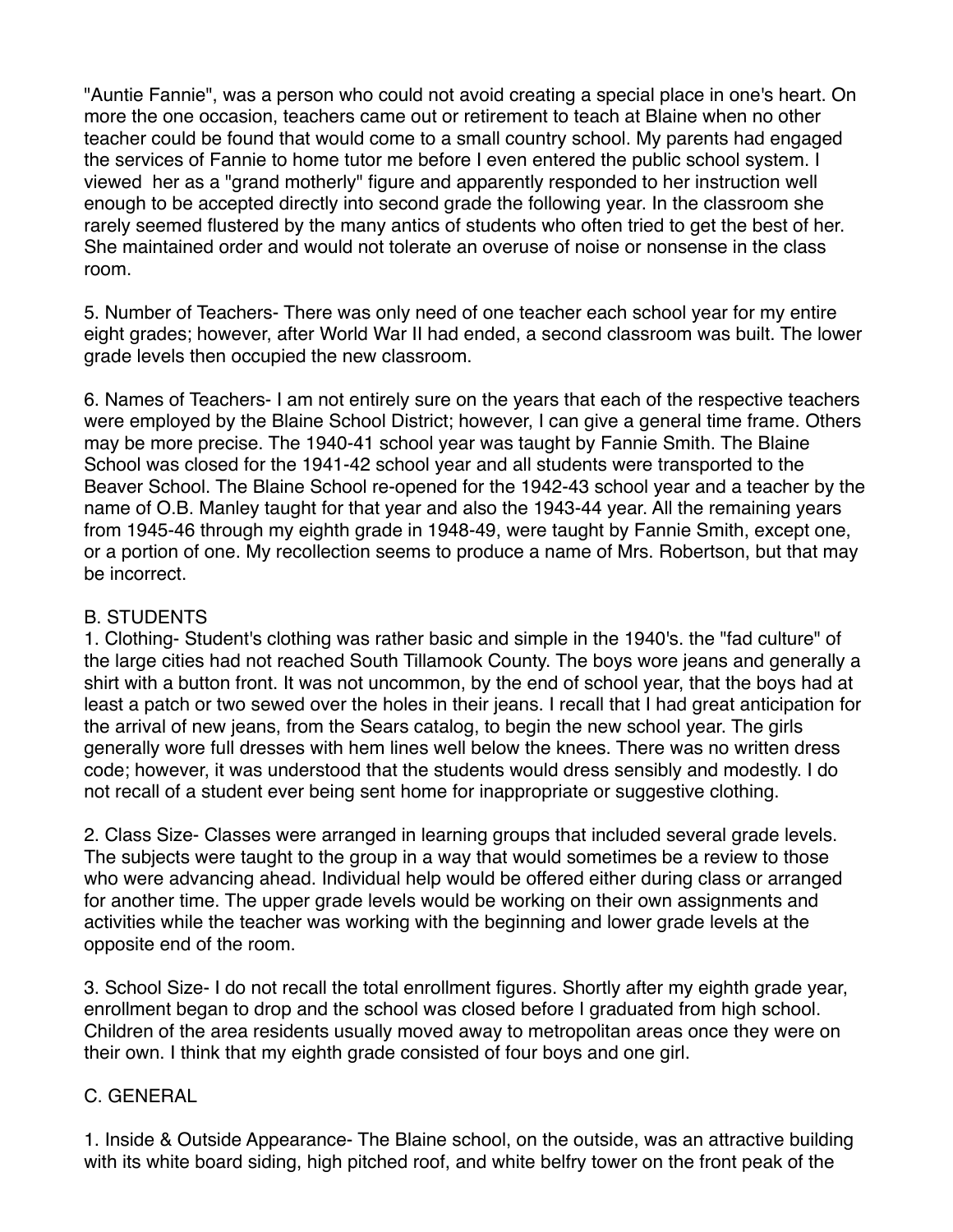roof. A sign was located above the porch entry to the building with the name, district number, and date of construction.

Just inside the maine door was an entry area where the bell rope hung through the ceiling hole. Small cloak rooms were on both sides of the walled entry area. The boys had the left cloak room, when entering the building, and the girls had the right cloak room. There were places in the cloak rooms to hang coats, a shelf for books, lunches, and a small number of library books. The remainder of the building was and open room with the teacher's desk near the blackboards that were along the south end and west side. Desks had a wood top with a hole for an ink well, and a wooden seat. The wood parts of the desk were attached to a wrought iron framework. You may often see these old desks for sale in the antique stores at a rather large price. Toilet facilities were of the "pit" variety on the south side of the property and later the inside ones were constructed. A side exit door was located on the far right of the room that went to a porch area that contained a sink and a wood-shed building attached. Steps led down from the back porch area to the school play yard. The school room area was heated by a large wood stove near the exit to the wood shed. Electricity did not come to the school until the end of World War II.

2. Grades- It was previously mentioned that all eight elementary grades were in the one room until the construction of the second classroom.

3. School Grounds & Play Area- The school yard was bordered by the Upper Nestucca River Road on the west side and the Moon Creek road on the North side of the grounds. A row of large Big Leaf Maple trees bordered the Moon Creek road. Until the swamp was drained in the mid 40's and its willow trees removed on the south side of the school yard, there was not a large amount of open grassy area to play. There was a large size covered play shed, with a board floor, on the east end that would serve for a rainy day activities, roller skating, and game activities. In the mid 1940's a small teacher's residence was built between the play shed and Moon Creek road.

4. School Hours & Year- School usually started the first Monday after the Labor Day Holiday and dismissed for the summer about the 15th of May, when approximately 174 days of school had been attained. I do not recall the exact starting time each day, but I think it was 8:00 AM and the day was finished at either 2:30 or 3:00 PM.

5. Vacations and Holidays- Most of the holidays that are in today's school year were observed at Blaine School. Some of the presidents birth dates, such as George Washington and Abraham Lincoln were observed rather than one day honoring all past Presidents. Thanksgiving and Christmas holidays were about the same length as today. There was no "spring break" in those days, but school was out in mid May rather than mid June.

6. Behavior Rules- Students were expected to be quiet and attentive in the class room while the teacher was instructing and also during times of individual study. If there was a departure from the teacher's expectations, the student or group was subject to some form of discipline. Often the consequence of in-appropriate behavior meant staying after school and writing, "I will not (name of misdeed inserted) again," one hundred times. Students were expected to sit in their assigned seats until asked to work at the blackboards or be excused for some specific reason. Profanity was not tolerated and when the teacher learned of any, there would be appropriate discipline. There were no drug or substance abuse problems in school and use of tobacco was even a rarity. About the worst that might happen is a couple of boys get in a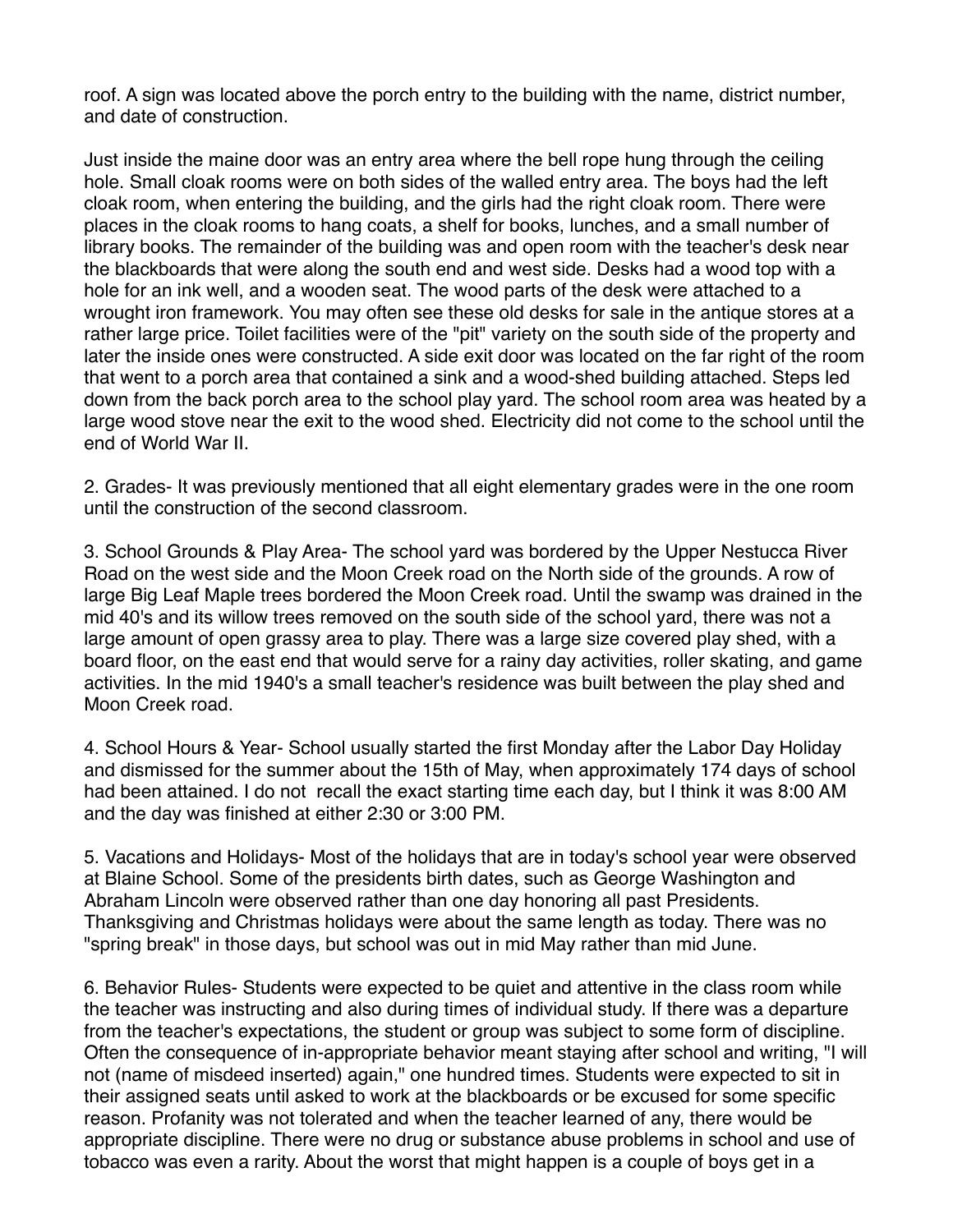argument that ended in a scuffle. Parents were notified in those instances and usually corrected.

7. School Lunches- There were no school lunch programs during those days. Each student was responsible for bringing his or her own lunch. Most of the students had metal "lunch boxes" as there was a paper bag shortage during the war years.

8&9. Recess Activities and Toys- Recess activities would be outside except on very stormy days, in that case there would be some inside activity to do. Some brought toys from their home. I recall that some of the boys brought metal trucks or some home made wooden toy to play with outside. There was not an abundance of toys on the market, especially during the war years. Some of the games played include "Red Rover", "Red Light Green Light", and "Mother May I". These games would be played outside in good weather or in the play shed on rainy days. Another game played called "Rock, Paper and Scissors" that is sometimes played today; however, most of the other games we played have faded into history with the introduction of so many other games and activities.

10. Club Activities- There were no after school clubs during those days. Most of the students had their own farm chores to do after school. Some of the farm students were involved in "4-H Club" that was designed to be an individual project to be displayed or shown at the Tillamook County Fair each year. I had a garden vegetable project for a couple of years and a registered Jersey heifer I showed another year.

11. Student Learning- The subjects taught were very simple and basic during that time. There was emphasis on language fundamentals, writing skills, basic math, history, civics, science, and literature. There were no elective studies available and most of this subjects were limited to theory due to the absence of laboratory equipment.

12. Parent Groups- There were no organized Parent Teacher groups that met and planned activities. Parents were interested in their child's progress and met with the teacher any time there were either parent or teacher concerns. Some individual volunteer assistance was given by some of the families that live close to the school. Most of the parents' homes were at least two miles or more away from the school and not many mothers drove during those days.

13. Classroom Organization- The concept of the one room serving as the grouping of the various grade level activities was not altered much over the years. Student work would often be displayed on either a table or bulletin board. The basic decor of the room consisted of framed wall pictures of President George Washington, President Abraham Lincoln and the President in power at that time. They were quite large and impressive looking portraits and I recall the awe I had when looking at President Dwight Eisenhowers' portrait. With World War II having ended, he was my hero! The room would be festivity decorated with student made crafts for various holidays. Contrary to current trends, we always had wonderful Christmas nativity plays which the entire community attended to support their children's participation.

# D. SPORTS

1. Sports Contests- The size of enrollment at the Blaine School did not present enough interest in a particular sport to have any competition with other schools in the area. There was an occasional softball game between a group of students during noon hour or recess; however there was always a shortage of interested players. Girls and boys usually participated together